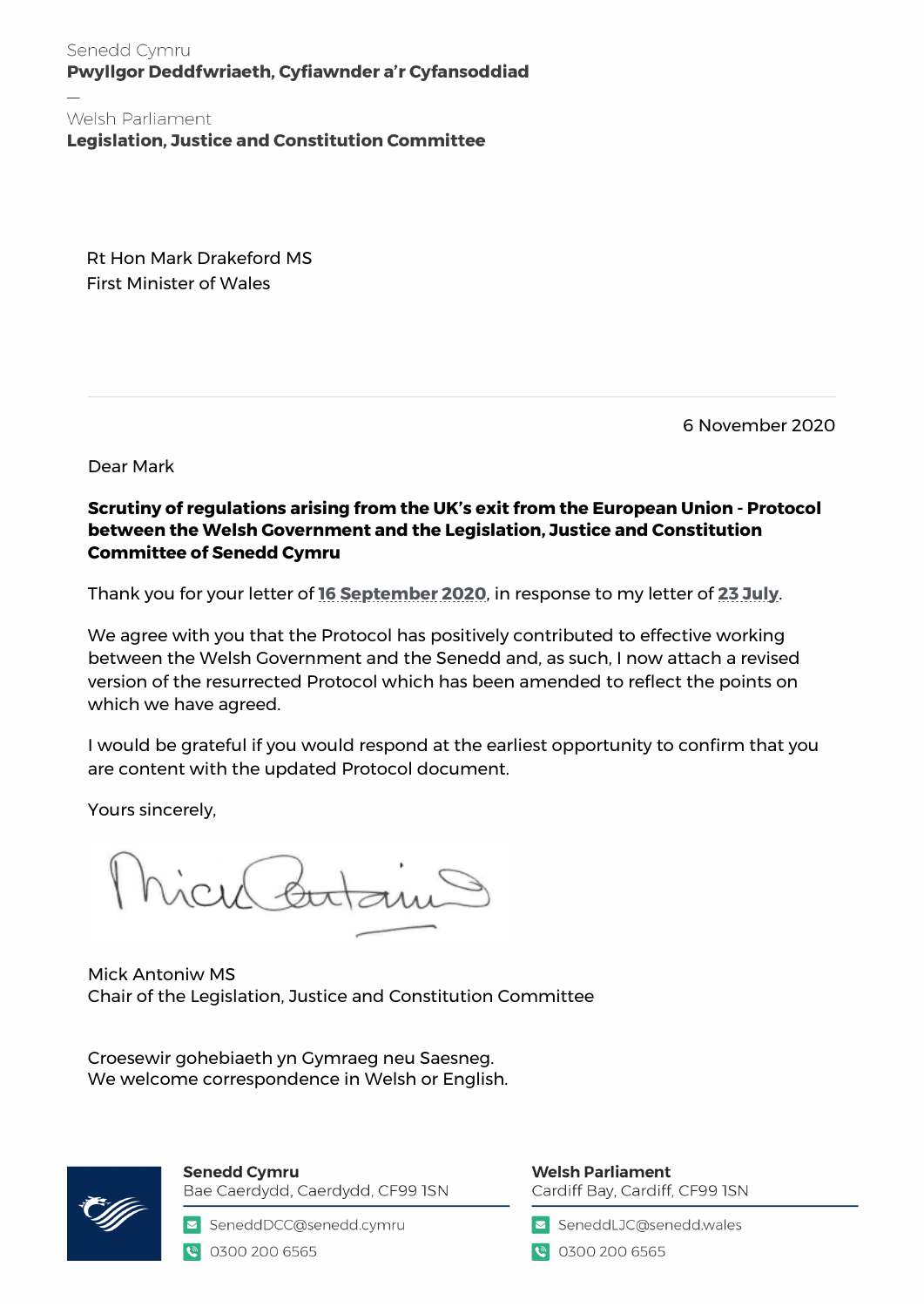**Scrutiny of regulations arising from the UK's exit from the European Union - Protocol[1](#page-1-0) between the Welsh Government and the Legislation, Justice and Constitution Committee of Senedd Cymru**

## **Background and purpose**

- 1. This Protocol has been agreed within the context of the United Kingdom's exit from the European Union and the Welsh Ministers' powers to make regulations under the European Union (Withdrawal Act 2018 ("the 2018 Act") to contribute to the establishment of a fully functioning statue book for Wales at the point of exit.
- [2](#page-1-1). The Legislation, Justice and Constitution Committee<sup>2</sup> ("the LJC Committee") will play a significant role in the scrutiny of regulations made or to be made under the 2018 Act.
- 3. This Protocol recognises the objective of ensuring a fully functioning statute book, shared between:
	- i. the Welsh Government, with responsibility to bring forward an appropriate programme of regulations to implement exit, and
	- ii. the Senedd (and in particular the LJC Committee) with responsibility to effectively scrutinise that programme of regulations.
- 4. This objective is intended to provide certainty in relation to the law for citizens and businesses.
- 5. The Protocol therefore sets out an understanding between the LJC Committee and the Welsh Government of the administrative arrangements for the scrutiny of regulations that are to be made by the Welsh Ministers under the powers conferred by Part 1 of Schedule 2 to the 2018 Act, as recommended by the LJC Committee in its report Scrutiny of regulations made under the European Union (Withdrawal) Act 2018: operational matters:

"We recommend that the Welsh Government enters into an agreement with us as the sifting committee to cover:

- an early warning system to assist with managing the scrutiny of all subordinate legislation until the end of this Assembly (in 2021);
- the optimum day of laying of proposed negative regulations under the 2018 Act; and

<span id="page-1-1"></span><span id="page-1-0"></span><sup>&</sup>lt;sup>2</sup> The name of the Constitutional and Legislative Affairs Committee was changed to the Legislation, Justice and Constitution Committee on 29 January 2020 following a motion agreed in the Senedd.





Llywodraeth Cymru Welsh Government

<sup>1</sup> Revised in November 2020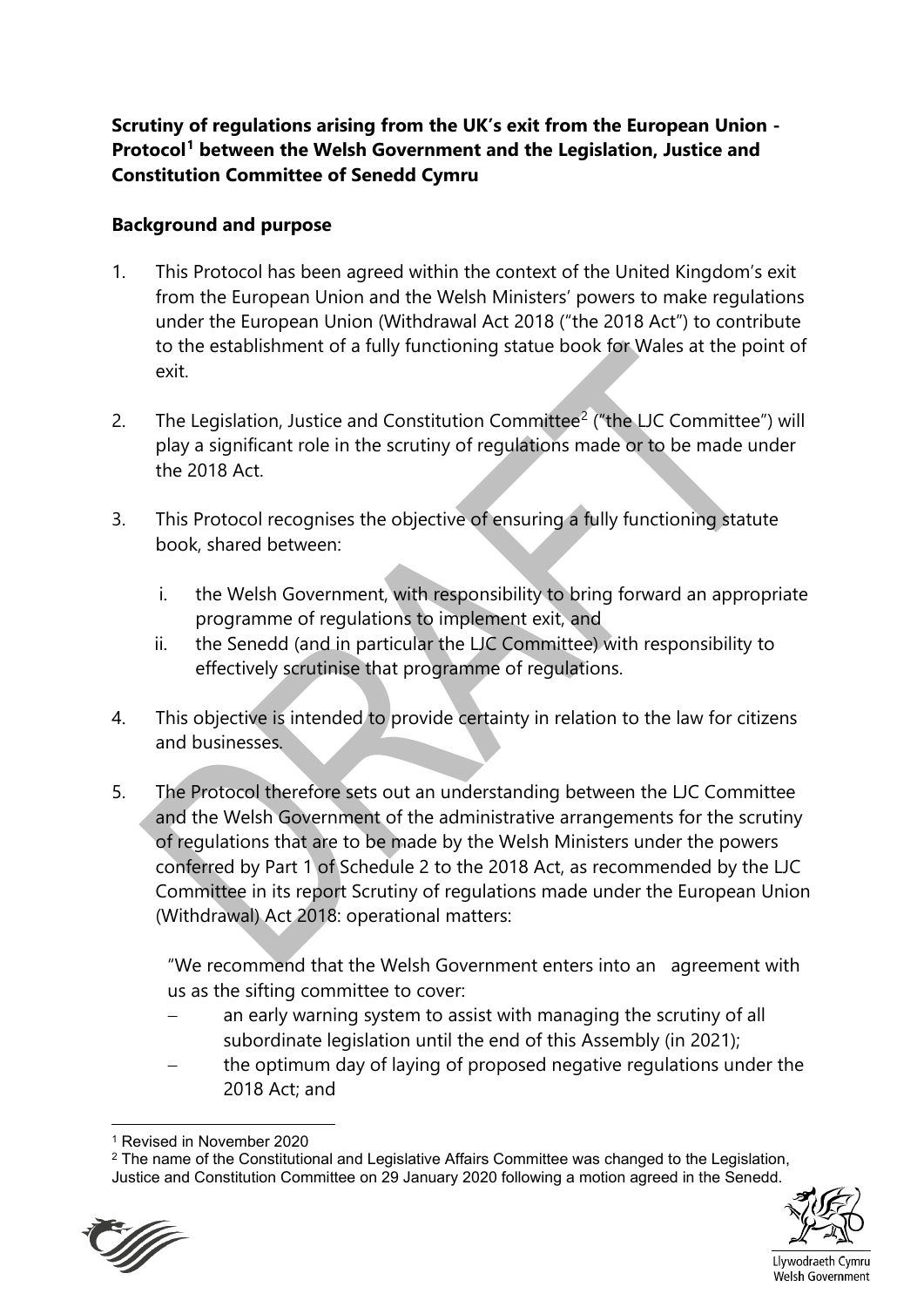- any other matter that will aid the effective and efficient scrutiny of regulations made under the 2018 Act, especially regulations correcting deficiencies in retained EU law."
- 6. This recommendation reflected:
	- − the commitment given by the Leader of the House to the LJC Committee on 11 June 2018 that the Welsh Government is keen to give as early a warning as possible to both the Senedd and its committees in order for smooth and efficient scrutiny work to take place;
	- − the assumption that the LJC Committee is the sifting committee for the purposes of the 2018 Act,

and is intended to complement the revised Standing Order provisions in relation to the scrutiny of regulations under the 2018 Act.

# **The Protocol**

- 7. This Protocol represents the agreed position of the LJC Committee and the Welsh Government on the management of all regulations made under the 2018 Act and laid before the Senedd.
- 8. The LJC Committee and Welsh Government recognise that the scrutiny and quality of regulations made under the 2018 Act will be best served by an approach where a consistent flow of regulations is maintained, to a schedule of which notice is given in advance.
- 9. An early warning system will enable appropriate planning to take place. An even flow of regulations, appropriately prioritised will help avoid peaks and troughs, and ensure the most efficient use of resources.
- 10. The LJC Committee acknowledge that the programme of subordinate legislation brought forward by Welsh Ministers may be affected by decisions and events outside of the control of the Welsh Government, and that EU exit is one of a number of Welsh Government priorities to be delivered through subordinate legislation. Both the Welsh Government and the LJC Committee will endeavour to take mitigating action to reduce the risk of bottlenecks in the process.
- 11. As part of this process the Welsh Government will seek to ensure a steady and even flow of regulations for both sifting and for the scrutiny process.
- 12. The Welsh Government will provide early warning to the LJC Committee of all regulations to be brought forward under the 2018 Act. The LJC Committee will, in turn, share the information with other Senedd committees as appropriate.





Llywodraeth Cymru Welsh Government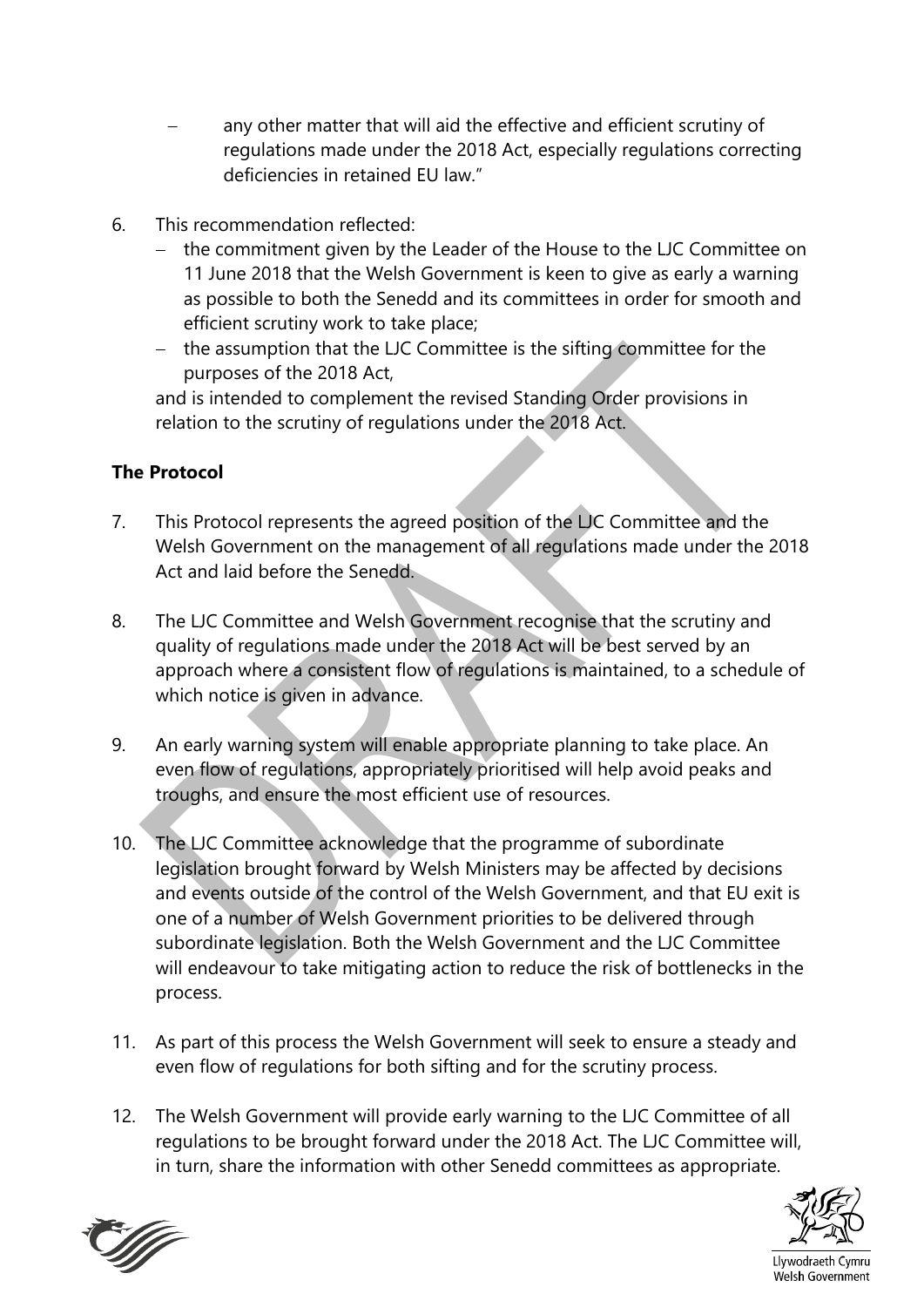- 13. A rolling early warning system will reflect the update provided in July 2018 by the then Leader of the House to the LJC Committee on the number of regulations that will be required to correct deficiencies in retained EU law.
- 14. The early warning system, agreed by the LJC Committee and the Welsh Government, will consist of the Welsh Government providing to the LJC Committee the following information regarding regulations derived from the 2018 Act once every two weeks:
	- a list of forthcoming proposed negative regulations subject to the sift procedure, with the target date of laying of each;
	- − a list of forthcoming regulations to be subject to the negative procedure, with the target date of laying of each;
	- − a list of forthcoming regulations to be subject to the affirmative procedure, with the target date of laying of each;
	- − where appropriate, notification of any forthcoming complex regulations;
	- − where appropriate, notification of any forthcoming lengthy regulations;
	- − any other information that the Welsh Government considers will aid the effective and efficient scrutiny of regulations made under the 2018 Act.
- 15. As part of the update once every two weeks, the Welsh Government will also aim to provide information regarding the volume of business as usual regulations to be scrutinised under Standing Orders 21.2 and 21.3 (i.e. the LJC Committee's normal statutory instrument workload and which derives from purely domestic legislation).
- 16. The LJC Committee currently meets every Monday in a sitting week. The Welsh Government acknowledges that laying proposed negative regulations on a Tuesday will provide the LJC Committee with the best use of the 14 calendar day sifting period in the 2018 Act as it will generally provide two opportunities to consider regulations. The Welsh Government also acknowledges that laying proposed negative regulations on a Thursday or Friday will in practice only provide a single committee meeting to consider. For that reason, the Welsh Government will seek to avoid laying proposed negative regulations on a Thursday and Friday.

## **Monitoring**

17. The LJC Committee and Welsh Government will routinely monitor the application and interpretation of the Protocol, and each will draw any issues to the attention of the other at the earliest opportunity. If considered appropriate, either the LJC Committee or the Welsh Government, or both, may draw any



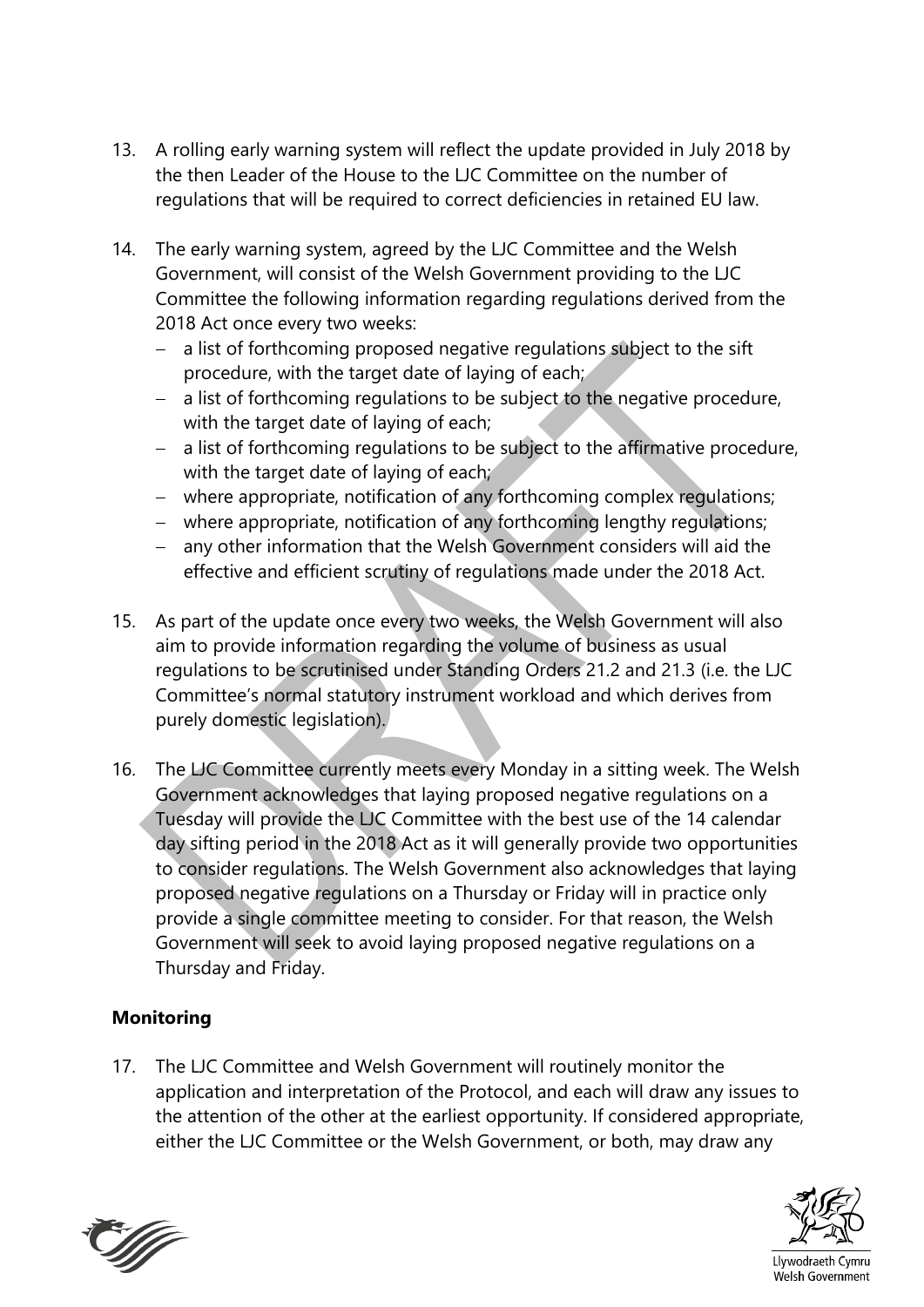issues to the attention of the Business Committee, the Llywydd, or the Senedd, as appropriate.

- 18. The LJC Committee and the Welsh Government will keep under review the Protocol's application to the scrutiny of regulations made or to be made under other relevant Brexit-related Acts at the relevant time.
- 19. The LJC Committee and the Welsh Government will respond to any issues raised in a timely manner. As per current practice, should the LJC Committee consider it necessary they may invite Welsh Ministers to attend a committee meeting.
- 20. The LJC Committee or the Welsh Government may propose revisions to the protocol and both will need to agree to any revisions made.

## **Review of the Protocol – July to November 2020**

- 21. On 23 July 2020, the Chair of the LJC Committee [wrote](https://business.senedd.wales/documents/s104803/Letter%20to%20the%20First%20Minister%20Scrutiny%20of%20regulations%20arising%20from%20the%20UKs%20exit%20from%20the%20European%20U.pdf) to the First Minister requesting that the Protocol continue to have effect until the end of the Fifth Senedd.
- 22. The Chair also proposed that the Protocol:
	- − be expanded to apply to relevant regulations made under the European Union (Withdrawal Agreement) Act 2020 ("the 2020 Act"), and other key EU exit related primary legislation, particularly the Agriculture, Fisheries, Environment and Trade Bills, once enacted;
	- be used as a vehicle for the Welsh Government to commit to abide by the principle of Standing Order 30C when making relevant regulations under the 2020 Act, and the Agriculture, Fisheries, Environment and Trade Bills once enacted.
- 23. The First Minister [responded](https://business.senedd.wales/documents/s104805/Letter%20from%20the%20First%20Minister%20Scrutiny%20of%20regulations%20arising%20from%20the%20UKs%20exit%20from%20the%20European.pdf) to the LJC Committee on 16 September 2020, and agreed that the expanded, revised Protocol should have effect until the end of the Fifth Senedd.
- 24. The First Minister also agreed that:
	- − in light of the transition period and in expectation of further EU exit related legislation, the Protocol should continue to apply, as originally drafted, to regulations made by the Welsh Ministers under the 2018 Act, while at the same time expanding its terms to apply to relevant regulations made under the 2020 Act (or the 2018 Act as amended by the 2020 Act), and also to regulations made by the Welsh Ministers under the Agriculture, Fisheries, Environment and Trade Bills once enacted;